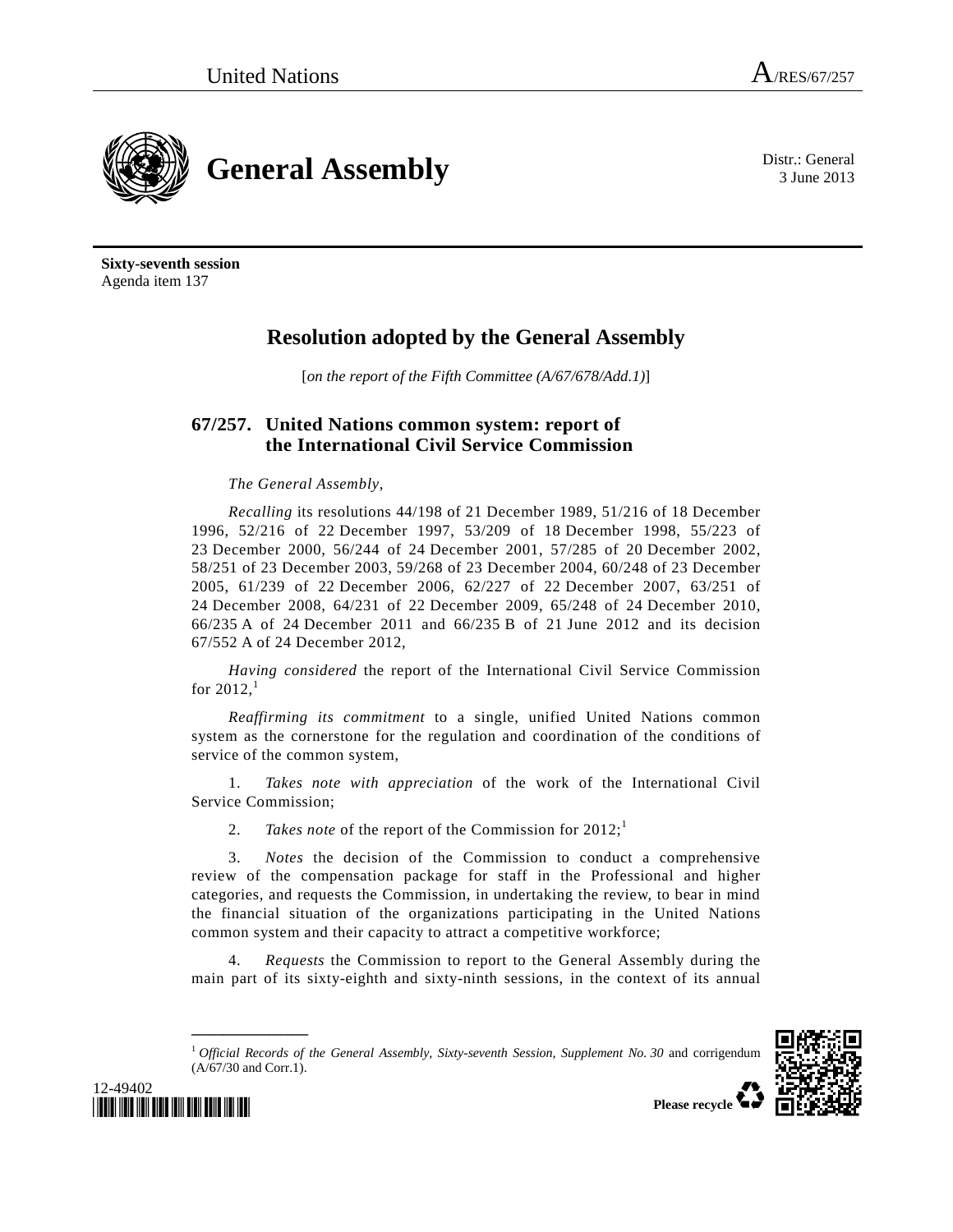report, on the progress, preliminary findings and administrative aspects of the comprehensive review and to report to the Assembly as soon as possible but no later than during the main part of its seventieth session on the final conclusions and recommendations of the comprehensive review;

#### **A. Conditions of service applicable to both categories of staff**

#### **1. Education grant**

 1. *Approves*, with effect from the school year in progress on 1 January 2013, the recommendations contained in paragraph 44 of the report of the Commission and annex III thereto;

 2. *Notes with concern* that the number of claims for the education grant has increased by 24 per cent system-wide since the last biennium review in 2010, resulting in a 35 per cent increase in the overall amount of education grant disbursed between 2009 and 2011;

#### **2. Pensionable remuneration**

*Recalling* its resolutions 45/242 of 21 December 1990, 47/203 of 22 December 1992, 48/225 of 23 December 1993 and 51/216,

*Takes note* of the decisions contained in paragraph 59 of the report of the Commission;

#### **3. Standards of conduct for the international civil service**

*Recalling* paragraph 78 of its resolution 65/247 of 24 December 2010, in which it requested the Commission to consider standards of conduct in the context of its 2011 programme of work,

*Approves*, with effect from 1 January 2013, the revised standards of conduct for the international civil service contained in annex IV to the report of the Commission;

#### **4. Mandatory age of separation**

 1. *Endorses* the decision of the Commission, as contained in paragraph 85 of its report, to support the recommendation of the United Nations Joint Staff Pension Board to raise the mandatory age of separation to age 65 years for new staff of member organizations of the United Nations Joint Staff Pension Fund, effective no later than 1 January  $2014$ ;<sup>2</sup>

 2. *Welcomes* the strategic review being undertaken by the secretariat of the Commission, in consultation with organizations and staff representatives, of the implications of applying the increased mandatory age of separation of 65 years to current staff members, and looks forward to considering the outcome of this review at its sixty-eighth session;

## **5. Contractual arrangements: review of the implementation of the three types of contracts and the phasing-out of appointments of limited duration**

*Takes note* of the decisions contained in paragraph 104 of the report of the Commission;

**\_\_\_\_\_\_\_\_\_\_\_\_\_\_\_** 

<sup>2</sup> Ibid., *Supplement No. 9* (A/67/9), para. 12 (*b*).